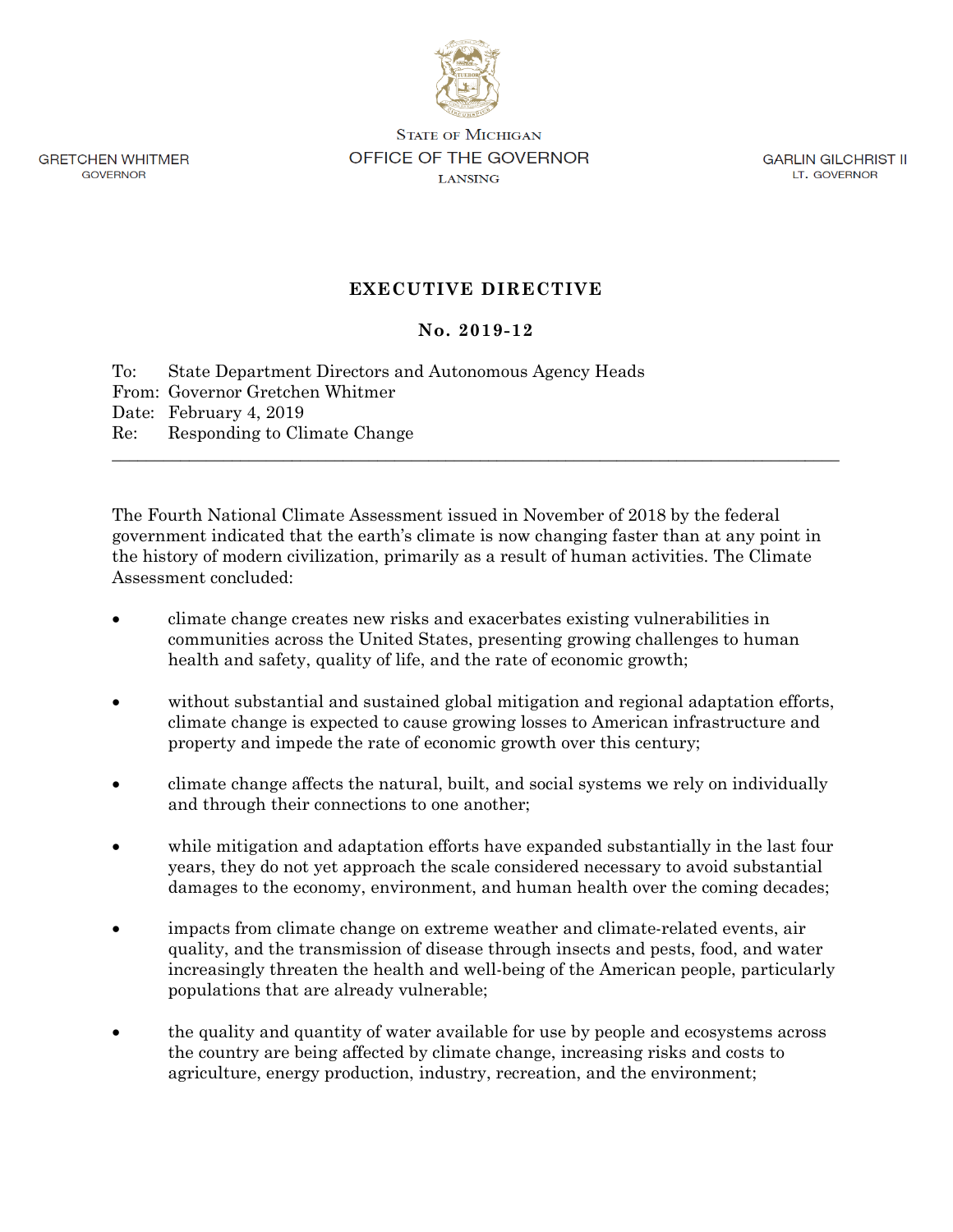- climate change increasingly threatens indigenous communities' livelihoods, economies, health, and cultural identities by disrupting interconnected social, physical, and ecological systems;
- ecosystems and the benefits they provide to society are being altered by climate change, and these impacts are projected to continue;
- rising temperatures, extreme heat, drought, wildfire on rangelands, and heavy downpours are expected to increasingly disrupt agricultural productivity in the United States;
- our nation's aging and deteriorating infrastructure is further stressed by increases in heavy precipitation events, coastal flooding, heat, wildfires, and other extreme events, as well as changes to average precipitation and temperature;
- coastal communities and the ecosystems that support them are increasingly threatened by the impacts of climate change; and
- outdoor recreation, tourist economies, and quality of life are reliant on benefits provided by our natural environment that will be degraded by the impacts of climate change in many ways.

The impacts of global climate change are already being felt in the United States, including Michigan, and are projected to intensify in the future. Climate change is lowering water tables in the Great Lakes Basin, decreasing total wetland area in Michigan, and stimulating algae blooms.

The severity of future impacts of climate change will depend largely on actions taken to reduce greenhouse gas emissions and to adapt to the changes that will occur.

Unfortunately for Michigan's future, the federal government has retreated from such action, and withdrawn the United States from the Paris Agreement entered into by parties to the United Nations Framework Convention on Climate Change on December 12, 2015 (the "Paris Agreement").

If the federal government will not respond to climate change, Michigan must. A bipartisan coalition of governors from 19 other states has committed to reducing greenhouse gas emissions consistent with the goals of the Paris Agreement by forming the United States Climate Alliance.

Smart, coordinated state action can ensure that the United States continues to contribute to the global effort to address climate change. States leading the United States Climate Alliance recognize that climate change presents a serious threat to the environment and our residents, communities, and economy. Alliance participants are growing clean energy economies and creating new jobs, while reducing air pollution, improving public health, and building more resilient communities. Despite the U.S. federal government's decision to withdraw from the Paris Agreement, Alliance members are committed to supporting the